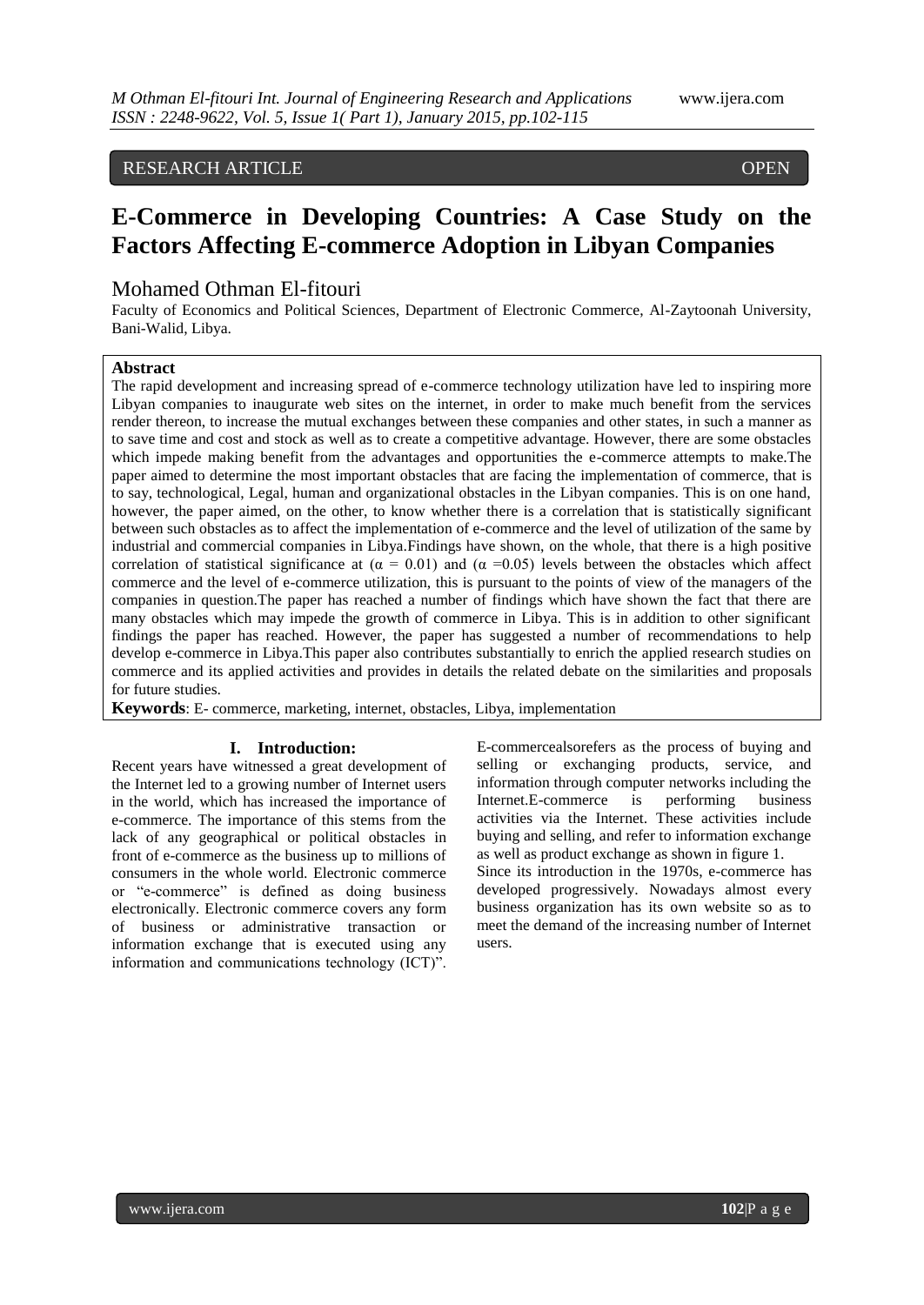

Figure 1. E-commerce concept

Access and look at the reality of the business environment in Libyan, the existence of a set of manifestations which indicate the presence of problems. Theseproblems include:

- 1. Lack of awareness and preparedness for most managers of Libyan industrial and commercial companies regarding the importance and the advantages of using electronic commerce.
- 2. Lack of confidence managers of Libyan industrial and commercial companies in dealing with e-commerce because of the risks that surround it.
- 3. Weak consumer confidence in online shopping, which leads to reluctance to put credit card details, such as credit card number and CVV number (Card Verification Value), in addition to the lack of familiarity with the English language.
- 4. The failure of the Libyan banks in taking an effective role in facilitating the payment systems e-commerce
- 5. High costs related to Web design and technical support for electronic commerce.
- 6. The existing e-commerce in the Libyan industrial and commercial companies confined mostly to the presence of a page belonging to the companies on the International Network (Home Page).
- 7. Lack of technical staff and specialists who are able to manage e-commerce and websites in the company.
- 8. Adoption of Libyan companies on traditional methods of interacting with consumers.

Based on the previous limitations of e-commerce in Libya, the problem statement can be summarized as follows:

**'Despite the growing role of electronic commerce with the trend towards global, however, the Libyan industrial and commercial companies are still dealing with traditional business methods'** 

The study derives its importance from the importance of electronic commerce as the world goes into e-commerce interfaces of different styles which reached to 15 trillion dollars in the worldwide by 2011, which confirms the importance of e-commerce. It also shows the importance of the Internet as a global communication through rapid deployment globally compared to other methods of communication such as television, radio, personal computer, and phone. The special importance of ecommerce for industrial and commercial companies in Libya lies in the gains achieved by e-commerce for them.

### **II. Objectives of the study**

The objectives of this study are as follows: 1. To identify the current status of the adoption of ecommerce incompanies (industrial and commercial) in Libya.

2. To identify the most important obstacles facing the implementation of e-commerce (technological, legal, human, organizational).

3. To understand the relationship between the obstacles affecting the implementation of ecommerce and the level of use of e-commerce companies (industrial and commercial).

4. To providesomerecommendations that contributes to the establishment of a clear idea about how can Libyan companies benefit from e-commerce.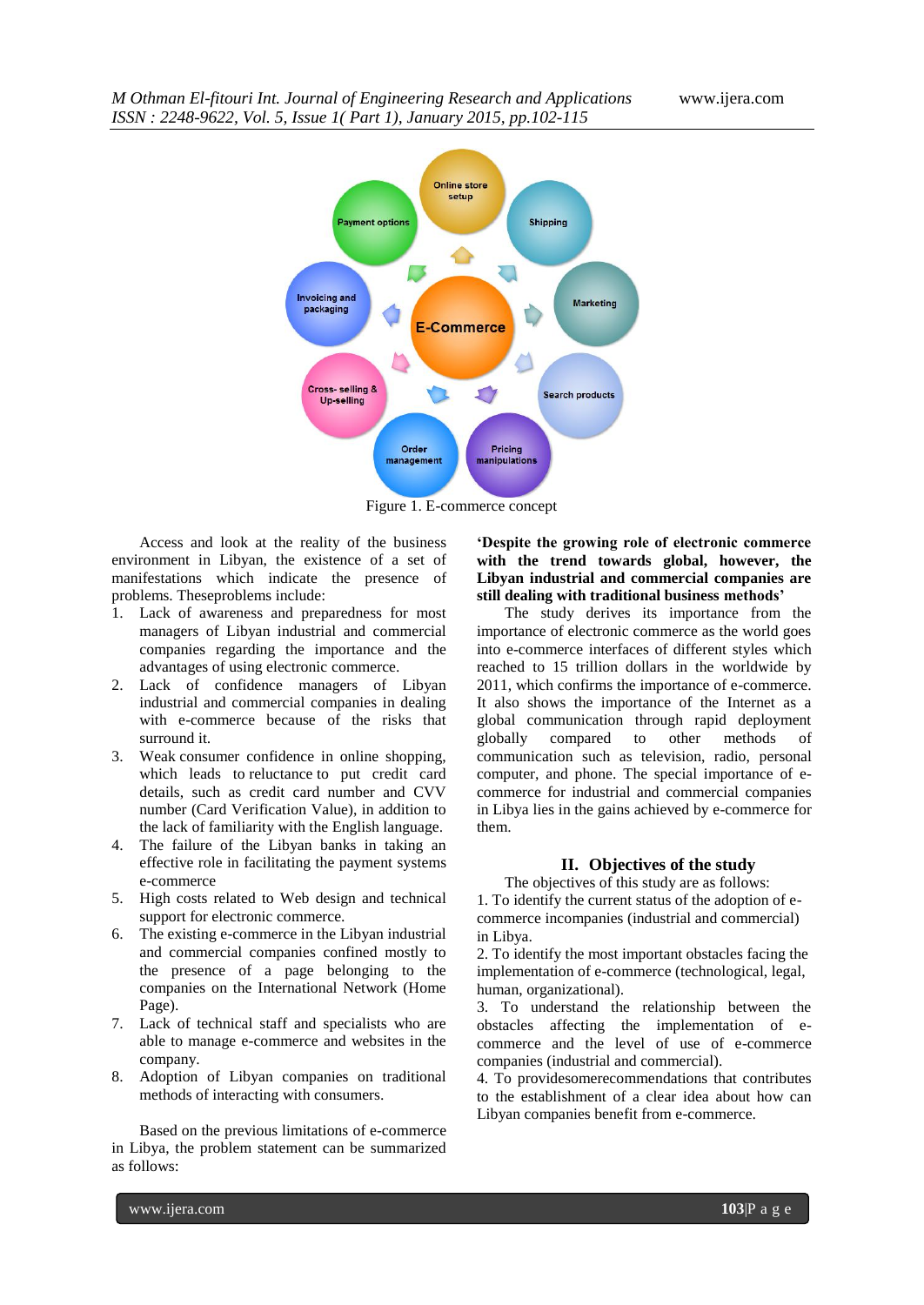#### **III. Literature and hypotheses:**

Scientists and researchers have not yet reached to a common definition of e-commerce because of the multiplicity and variety of definitions, some of them tend to narrow, and the other tends to expand [1]. This difference in views which reflected on the differing interpretations for:

- Continuous development which changed year after year, leading to an expansion of the means, methods, and objectives and thus expanding the concept.
- Different areas mean different interpretations of e- commerce. As each area interprets the meaning of e-commerce from the point of view that it serves.[2]has defined the e- commerce astheprocess of buying or selling, converting, or replacement goods or services or information via computer networks including the Internet. Whereas, e- commerce has been defined by [3] citing [4] as trade of goods and services that are using the Internet and other digital media. Furthermore, while [5]indicated that ecommerce is the process of buying and selling by electronic means.[6]indicated that e-commerce is a type of sale and purchase transactions between consumers and producers or between companies by using information and communication technologies. [7]has shown that e-commerce is the process of production, promotion, sale, and distribution of products through communication networks '.

The processes of transition to the use of systems and methods of e-commerce is a complex processfor many businesses, because this transformation can only be achieved through a deliberate plan built on the foundations of thought developed which combines the company's culture, its capabilities and its ability of the hand, and between the challenges and obstacles associated with the extensive use of information and communication technologies on the other hand. On this basis, there is a set of procedural steps that the company must be implemented; including the establishment of the website on the Internet includes many stages that have to be followed asexplainedbymany researchers [6-8], as shown in the following:

#### **3.1. Use of electronic email (Email)**

During this stage, businesses start to enter the world of e-commerceina very simple concept through getting a special email address the organization or company.

#### **3.2. Subscribe to internet services**

Subscribe in internet services to expand the transactions through email. With access the Internet to the company, the first steps of the actual use of the principles of electronic commerce will begin, where

the company turned in its correspondence to the email and achieve the considerable saving in cost with great openness to the world.

### **3.3. Creating home pages for information on the network**

Begin the transition from using e-mail to the physical presence of the company by creating simple Web pages includes information about the company. This will be the first use of the network in the field of advertising to allow the customers to see what goes on of activities in the company"s.

#### **3.4. Website**

With the growth in the use of the Internet, the company might considershifting to a higher level of use through the establishment of the websitefor information on the Internet, the company in which the interaction between the company and its agents and their products price lists and catalogs. Establishment of Information website requires several key components including:

- Server
- Leased Line
- $\bullet$  Routers + Modems
- Special programs and applications
- Technical work team specialized in website management
- A team for preparing and updating data

### **3.5. Electronic Store**

Commercial transactions through the Internet require providing degrees of protection and insurance, it also requires the connection with one of the banks to facilitate financial payments. From here, the shift to the level of full transactions on the Internet requires in addition components of security and protection, as well as a financial method of payment.

#### **3.6. Full Loop EC**

Integration between all the operations of ecommerce can be achieved through linking the websites with the foundation's internal information systems and achieve full connection between the company and its customerswith the level of internal information systems, this requires providing the highest level of information security.

#### **IV. Benefits of electronic commerce**

E-commerce systems offer many opportunities and benefits at all levels, both at the individual level and at the level of enterprises and business sectors or at the community level.  $[2]$ concluded that e- commerce can achieve many benefits to users and customers. Ecommerce can be divided as follows: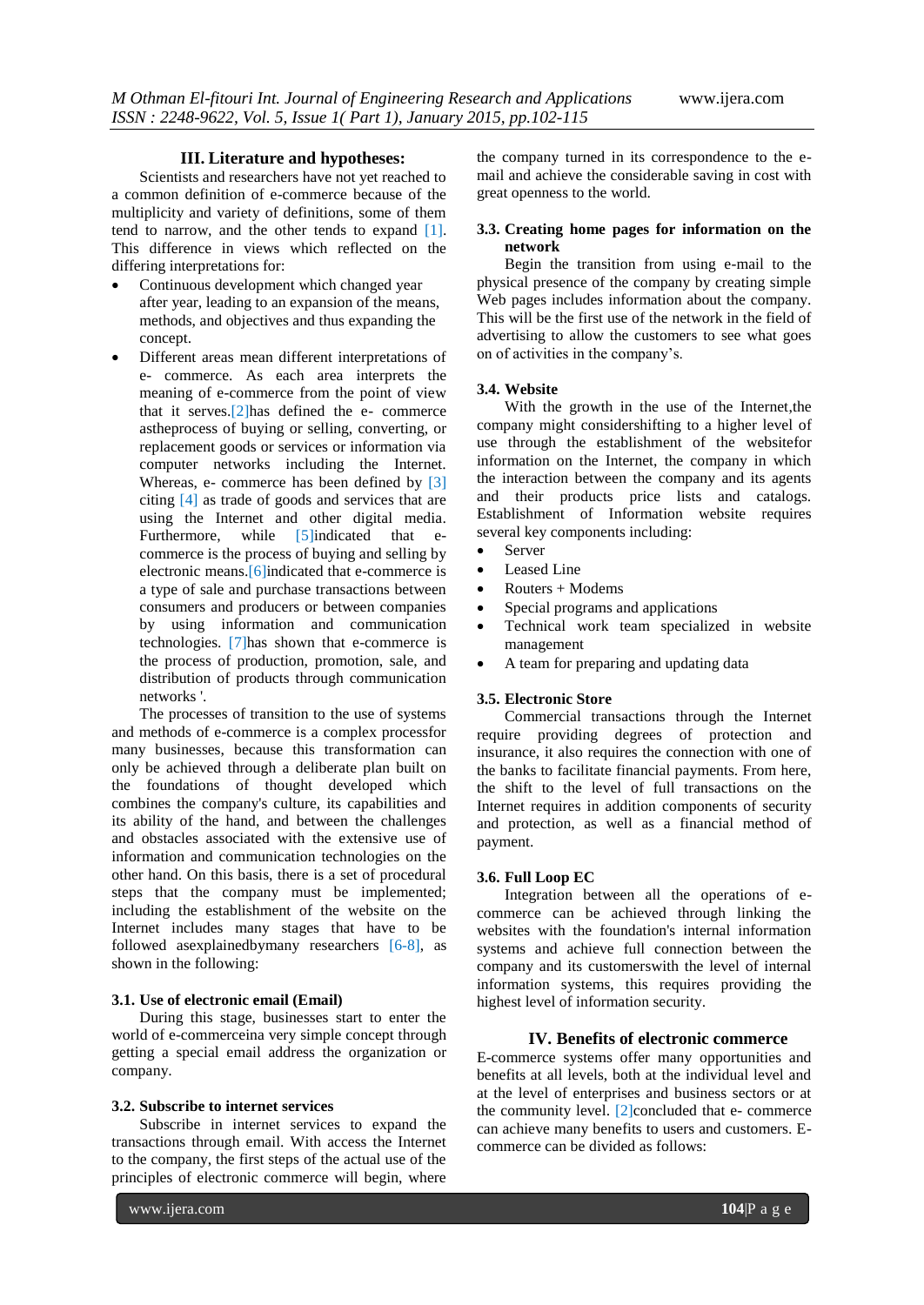#### **4.1. Benefits of e-commerce to organizations:**

One of the most prominent benefits of ecommerce for organizations that it expands the scope of the market from the scope of the local representative to the scope of the international and global scale and that, with a few costs, as any company can find consumers more and better more appropriate partners in a fast and easy way. Some studies have demonstrated that the adoption of ecommerce systems that would lead to a reduction in administrative costs of the procurement process by more than 85 % [2]. The following example illustrates the benefits of electronic commerce, in the United States of America, the bank draft costs 43 cents and the electronic payment costs only 2 cents [9].

Follow the e-commerce systems help all enterprises in the reduction of inventory and follow the manufacturing systems and modern distribution resource planning and needs using the system specified timing (Just in Time), where an entity at the request of goods from producers once received purchase orders by consumers, and are shipped directly to send it to them. Hence, the storage costs drop dramatically, resulting in a reduction in insurance costs and other costs related to the process of storing  $[10]$ . In addition to the foregoing, the ecommerce helps to dispense with intermediaries as there is no need for the existence of intermediaries between the seller and the buyer in cyberspace<sup>[11]</sup>. as they reduce airline costs by selling tickets online without the intervention of intermediaries trading as mentioned in the Financial Times newspaper (September 6, 2002 number).

E-commerce enables the re-engineering of business processes, and through this change, the productivity vendors, staffs, and administrators to jump more than 100% [12]. The e-commerce systems lead to the reduction of communication costs through its adoption ofthe International Network for communications (Internet) which is at least at the cost of a network of value-added, or the so-called (VANs) [2]. The adoption also leads to a decrease in the costs of transport, especially in the case of digital products that can be transferred across the network directly, as is the case in computer programs [2].As well as easy to conclude deals and contracts, using the technologies of knowledge for purchase through the Internet, including technology (Click and Pay), the fame of this technology has increased in terms of transactions over the Internet, and can be performed by consumers and businesses throughout 24 hours a day during all days of the year, [13]. [12]has been added the benefits of e-commerce to improve the company's image and effectiveness of customer service and to find new trading partners and facilitate operations and reduce the time period to send the products and services and increase productivity and

eliminate paperwork, reduce transportation costs and finally increase flexibility in transactions.

#### **4.2. Benefits of e-commerce to consumers**

E-commerce enables buyers to purchase 24 hours a day, and access to all markets in the world simultaneously from anywhere. In general, the ecommerce is cheaper for shopping, because the seller can be marketed on a lot of websites on the Internet and compares a company's goods easily with their counterparts, and eventually will be able to choose the best offer for him  $[12]$ . The benefits of ecommerce is reflected in improving services to the consumer, whether in transactions between companies and consumers (B2C), or through the purchase of the website directly (Online Shopping), or transactions between Government and people, which is known as the E- government [13]. It also enables of shopping through international networks and participation in the auctions directly without the limits of place or the distance or time[12].

### **4.3. Benefits of e-commerce to society**

E-commerce allows an individual to work at home, reducing the default time for shopping, which means less congestion in the streets, thus reducing the proportion of air pollution [2]. It also allows people who live in third world countries to buy the products and goods not available in their home countries. They can also obtain the university certificates crossed Internet [14]. It also enables the creation of new opportunities for self-employment through the establishment of an opportunity for small and medium-sized businesses that connect to global markets at the lowest possible  $cost[15]$ . In addition to the above, e- commerce is also able to provide public services via the Internet, such as educational services, health care, and social services at the lowest price and highest quality[2].

[16]has emerged a new concepts to help companies to transition towards e-commerce, or the so-called external resource service (Outsourcing), which is based on the idea that, rental structure of ecommerce partially or completely rather than established within the company that want to convert their work, in order to be across the network so that all or part of the information infrastructure essential for any company is located away from company site under the management of the enterprise professional in providing such a service, which helps to reduce costs and reduce the time needed to fulfill customer requests.

# **V. Obstacles to the implementation of ecommerce**

Despite the multiplicity of benefits arising from the implementation of e-commerce, the Arab countries still face significant challenges, In general,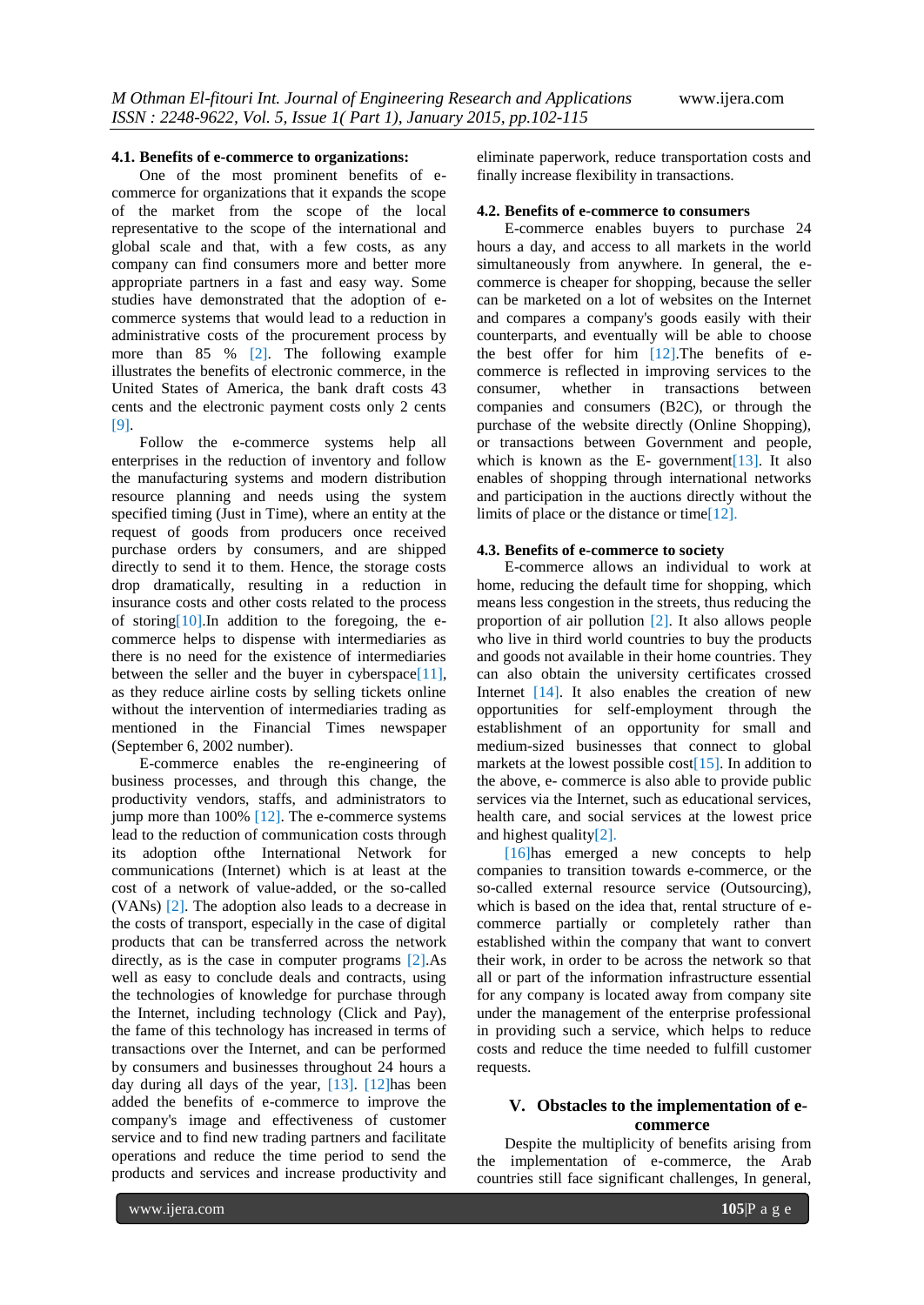[2] has divided the obstacles into two types of obstacles, technical obstacles, and other nontechnical obstacles as follows:

## **5.1. Technical obstacles**

- 1. Lack of security system or to strengthen confidence in the transactions, and may not have adequate standards (and protocols) of the organization for commercial transactions that take place electronically.
- 2. Low percentage of Internet users because of high prices with a low individual income [17]. The number of Internet users in the Arab world about 29.4 million users by the end of 2007, which means only about 2.5% of the population of users in the world (Internet World 2008, Stats).
- 3. Tools for software development are still constantly changing and quickly and therefore difficult to connect the Internet and e-commerce software"s with some applications and databases used [12].
- 4. The need to have a private networks and infrastructure for seller beside the general communications network sometimes may be expensive for some buyers, especially in the case of small enterprises.
- 5. Robberies of bank accounts through the computer, and the need for verification of the access of the amounts due for transactions with the parties involved and make sure there is no manipulation or fraud in the credit cards used [18].

### **5.2. Nontechnical obstacles**

- 1. High implementationcosts, where the costs of providing the necessary computer programs to deal implementatione-commerce systems is relatively high from the point of view of the ordinary consumer.
- 2. Fear of providing personal data, particularly related to financial aspects or exposure to electronic messages received without their  $\text{consent}[19]$ .
- 3. Browse the Internet is still too expensive for many people and the connection speed is still slow in many of the countries of the world including Libya [12].
- 4. There are some legislative and legal aspects of electronic commerce has not yet been set clear and decisive solutions for any system applications.
- 5. The inability of the consumer to see the product visually before buying it online, plus it is possible to buy items unauthorized selling [18]as some customers want to touch the products before buying them as in traditional commerce.
- 6. The proliferation of commercial fraud and the absence of appropriate legislation and

weaknessof the security of online communications is one of the obstacles that hinder growth of e-commerce in the Arab region[20].

- 7. The low level of awareness and knowledge about the e-commerce are a global problem faced by many countries, including developed [21].
- 8. The limited number of Internet users in the Arab world and not ready interesting in e-commerce practice.
- 9. The lack of attendance of Arab banks and services in e-space and low ownership rate of credit cards[22].
- 10. E-commerce is still in its first phase, which is characterized by rapid change; many people want to provide tangible things before investing[12].
- 11. The social and psychological obstacles that include language, lack of confidence between people and regulations, despite the entry of Arabic language in many of the software"s, but the psychological barrier still exists[17].
- 12. Lack of paper documents supporting the sale and send the purchased products, this may raise the question of the obligations of contracting parties in laws, and which are still focusing on the priority of writing and written documents in proof.
- 13. There are cultural factors, especially the Arab society may play a main prominent role in making the most of electronic commerce transactions take place between companies between companies, and not between companies and individuals, as to go out shopping may be fun only for Arab women under the domination of the social barriers that limit women's freedom, and this desire to go out threatening e-commerce [20].

### **VI. The challenges of e-commerce regionally and locally**

The obstacles to the development of electronic commerce in the Arab countries in general, and Libya in particular  $[23]$ can be identified as follows:

- 1. Lack of the presence of the Arab banks on the web pages and non-issuance of credit cards.
- 2. Lack of awareness and the lack of awareness of the importance and benefits of e-commerce for individuals and businesses, as well as to the high proportion of illiterates in the Arab nation, which amounted to 38% by 2001 [24].
- 3. Arab governments did not adopt a strategy to raise the level of information and communications technology and their adoption only handicrafts.
- 4. The fragility of the telecommunications infrastructure in the Arab countries as the price is still a very high cost of communications, in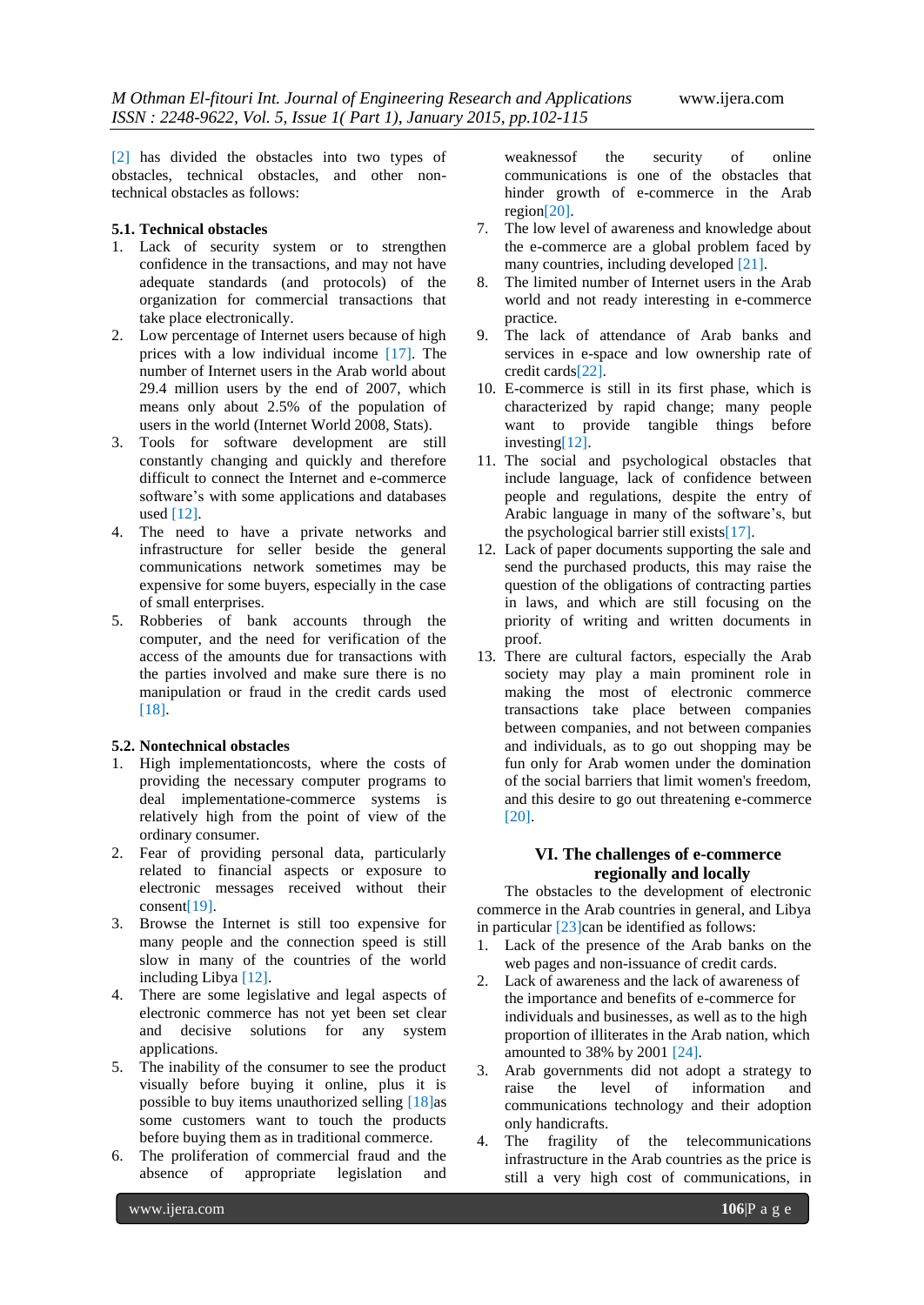addition to other issues, most notably the weakness of the Internet, and the unavailability of telephone lines as required.

- 5. The absence of appropriate legal infrastructure and the legislation is the biggest obstacle in the development of electronic commerce in Arab countries, in particular with regard to the regulation of banking transfers or protection or to the prevention of fraud, piracy and the theft of electronic.
- 6. Despite the availability of the possibility of the development and design of the programs in most Arab countries, but so far have not been taking advantage of the huge potential in the development of information and communication technology sectors.
- 7. The absence of transparency and some Arab government"s put some restrictions on dealing over the Internet, mostly for security reasons, it is difficult to the presence of data on national income and tracking income on the Internet, as well as fears of the emergence of electronic money and its spread resulting in facilitating money-laundering operations, thereby preventing the Central Government control on the circulation currency, for the purpose of controlling the money supply, if the private companies expanded issuing the electronic money [24].
- 8. The Internet suffers from the lack of security issues; this may be exploited by some pirates.
- 9. Reduction in the number of workers and employees, because of the use of the Internet leads to higher unemployment rates [24].

Based on the above discussion of the previous studies related to direct and indirect nature of the problem of the study, the hypothesis of the study can be formulated as follows

"**There is a significant statistical relationship between obstacles affecting the implementationof e-commerce and the level of use of e-commerce in companies (industrial and commercial) in Liby**a".

### **VII. Methodology of the study**

Descriptive analytical was selected because the objectives of this study focused on the relationship between the obstacles affecting the implementationof e-commerce and the use of e-commerce in companies (industrial and commercial) in Libya. The study relied on two types of data which are:

#### **7.1. Secondary data**

Preliminary data have been collected in the field through the list of the survey, which has been prepared on the basis of the findings of the results of previous studies to measure the variables in order to determine the variables to be measured and the

special constraints affecting the implementationof ecommerce and the level of use of e-commerce in companies (industrial and commercial) in Libya included a list of questions on the two sections. The first section is general information about the type of activity of the company and the age of the company. The second section focuses on the obstaclesof the implementationof e-commerce and the use of electronic commerce. In this section,Likert scale with 5-point was used.

### **7.2. The sample of study**

The list of the companies was obtained from the records of the commercial register offices in the Ministry of economy. The sample size was determined by the equation were selected from the previous studies by stratified random sample, where the sample size was 400 single stationed in the cities, (Tripoli, Sabha). Data were collected from the study targeted research in the period of time between March 2012 and October 2012.

### **7.3. Analysis and discussion of the results**

The sample answers were coded to the questionnaire and entered into the statistical program SPSS (Statistical Package for the Social Sciences) and statistical program Exel then appropriate statistical methods were used based on the nature of the data to achieve the aims of the study, where standard deviation. covariance, the study, where standard deviation. percentage of labs, Cronbach's Coefficient alpha,andfinallyPearson test were used.

### **7.4. Test the validity and reliability of the data collection**

The study adopted the report of the validity and reliability of the tool on the sincerity of arbitrators, where the tool in its initial wording has been displayed on the number of arbitrators in some Libyan universities and on professionals with experience and competence and then revised in the final wording. From the analysis of the data, the response rate was 80% of the total valid questionnaires collected for analysis.

### **VIII. Results and Discussion 8.1. The stability of the questionnaire**

The reliability coefficient questionnaire was calculated using alpha coefficient Cronbach (Chronback Alpha), where the value of the coefficient alpha Cronbach of the reliability coefficient was 0.938% and its high reliability coefficient, implying a high degree of stability and the health of the answers of respondents, and thus achieved the stability and consistency is acceptable for the purpose of scientific study, and the following table shows the value of coefficient alpha.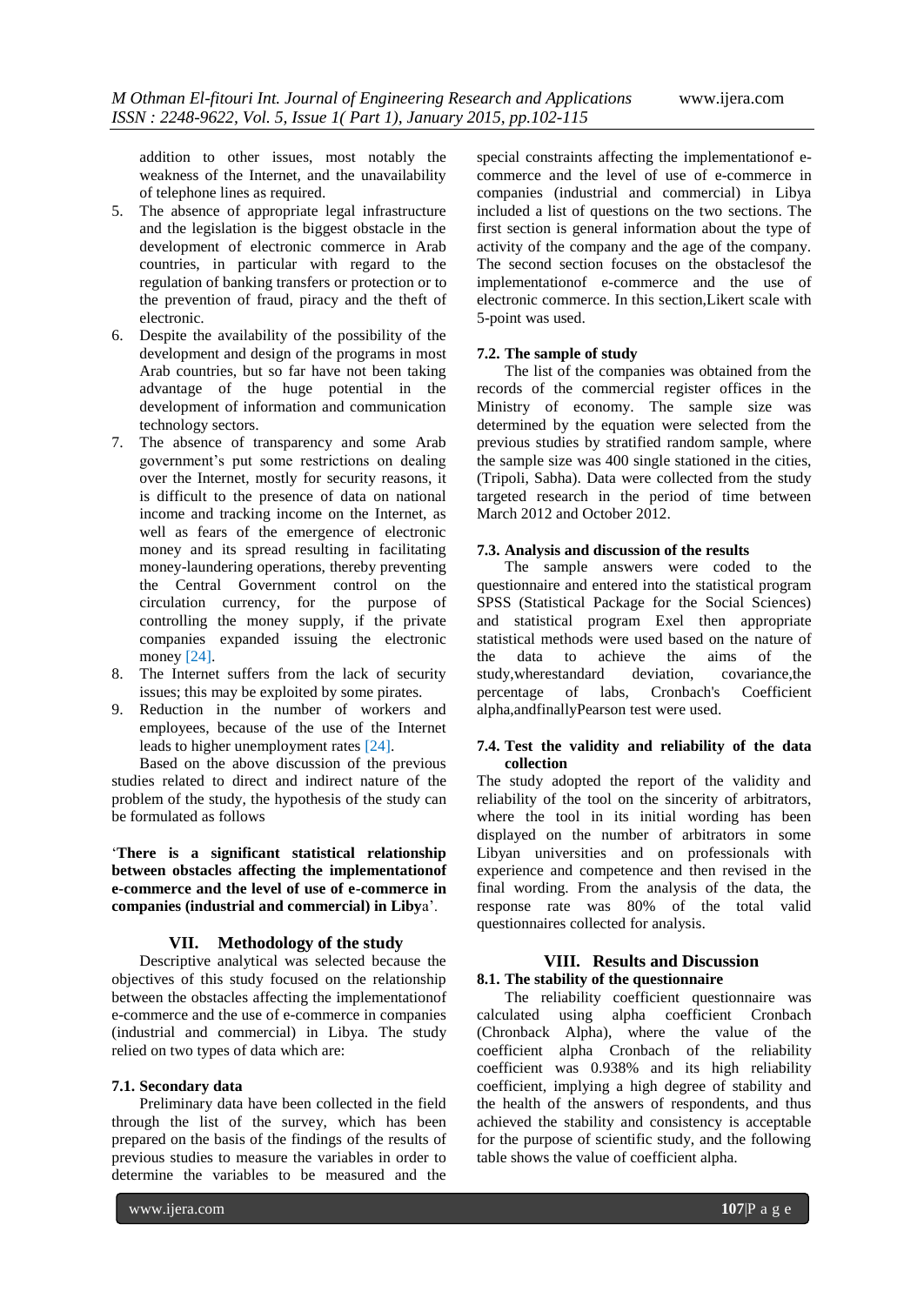|    | Table (1) the results of alpha testing of the validity and reliability of the questionnaire |                  |                   |                   |                      |
|----|---------------------------------------------------------------------------------------------|------------------|-------------------|-------------------|----------------------|
| No | <b>Study Themes</b>                                                                         | Average<br>scale | Scale<br>variance | Validity<br>index | Reliability<br>index |
|    | The level of use of electronic<br>commerce                                                  | 21.537           | 6.948             | 0.238             | 0.737                |
| 2  | Impediments to the use of e-commerce.                                                       | 21.216           | 6.552             | 0.451             | 0.670                |
|    | Alpha value for the question aire                                                           |                  |                   | 0.938             |                      |

The above table shows that all values of the alpha coefficients Cronbach are greater than 0.6 [25]which are acceptable, this indicates the stability and reliability of the questionnaire and relying on the tool for the purposes of the study.

#### **8.2. Characteristics of the study sample**

To know the characteristics of the study sample, the frequency distribution of the sample was obtained based on the kind of activity and the age of the companies as follows:

#### **Type of activity**

Table 2 and figure 2 show the results for the type of activity, and it is clear that the percentage of commercial activity is the largest percentage of 63.66 %, followed by industrial activity 36.34 %. This shows the role and size of commercial activities and their impact on the Libyan economy.

Table (2): frequency distribution for sample by type of activity

| Type of activity | Frequency | Percentage |  |
|------------------|-----------|------------|--|
| Commercial       | 205       | 63.66      |  |
| Industrial       | 117       | 36.34      |  |
| Total            | 322       | 100        |  |

Commercial Industrial



Figure 2.Frequency distribution for commercialand industrial activities

### **The age group of companies**

Table 3 and figure 3 show the results for the age groups of companies, it is clear that the age group from 5 to 10 years has the is the largest percentage (59.63%) among the age groups, followed by the age group from 10 years and more by 25.16%, and finally the age group (less than 5 years) by 15.22%.

| Age groups        | Frequency | Percentage |  |  |
|-------------------|-----------|------------|--|--|
| Less than 5 years | 49        | 15.22      |  |  |
| 5 to 10 years     | 192       | 59.63      |  |  |
| 10 years or more  | 81        | 25.16      |  |  |
| Total             | 322       | 100        |  |  |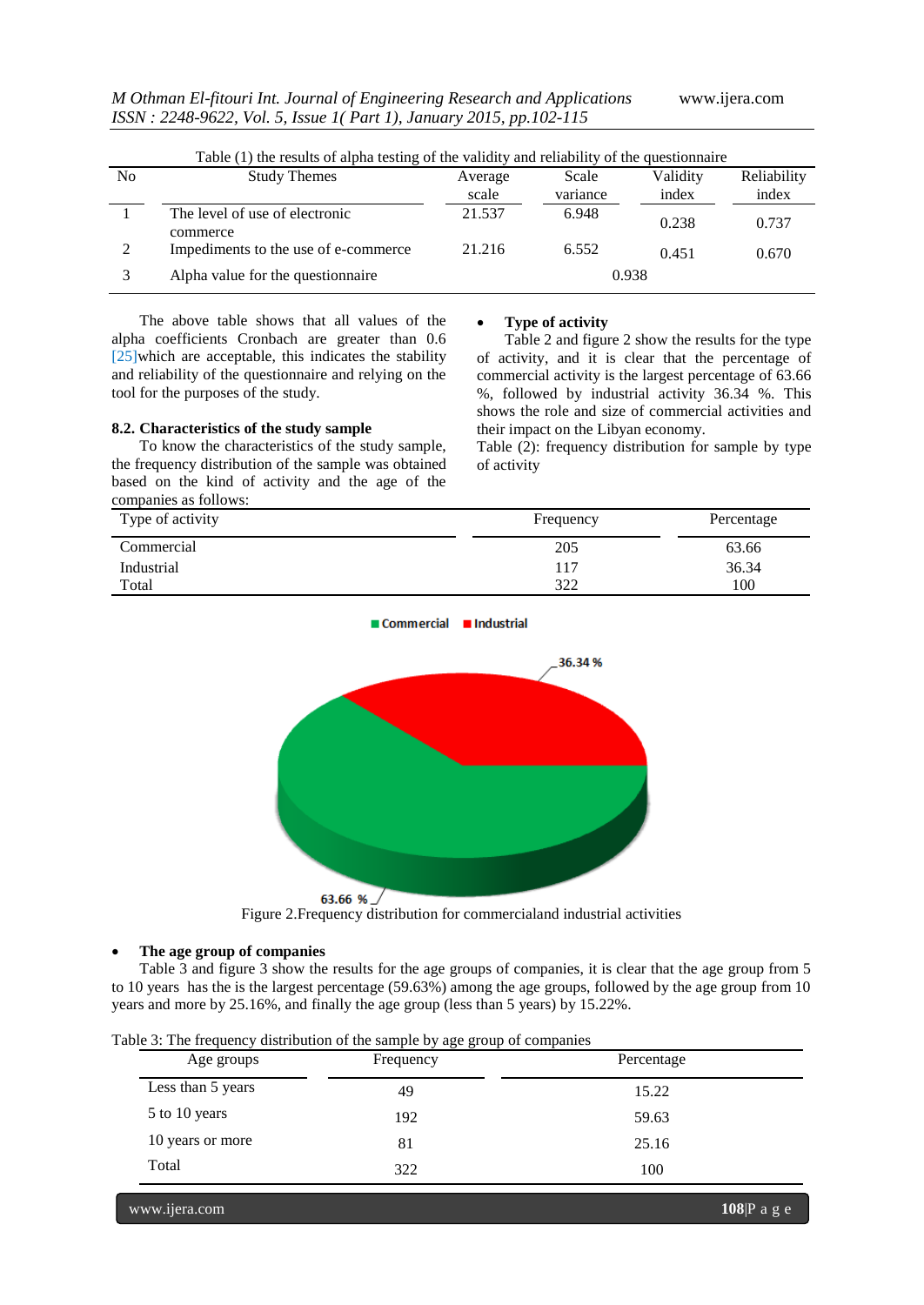

Figure 3.Frequency distribution for age group of companies

#### **The level of use of e-commerce in Libyan companies**

For the purpose of identifying the level of the use of e-commerce, arithmetic average, standard deviation, and relative importance of the study sample were used. Table 4 shows the results of the level of use of the Internet in e-commerce by Libyan companies.

| Table 4: The arithmetic mean, standard deviation, and the percentage of the level of use of e-commerce |  |  |
|--------------------------------------------------------------------------------------------------------|--|--|
|                                                                                                        |  |  |

| N <sub>o</sub> | <b>Statements</b>                                                  | Average | Standard<br>deviation | The relative<br>importance<br>$(\%)$ | Ranking        |
|----------------|--------------------------------------------------------------------|---------|-----------------------|--------------------------------------|----------------|
| $\mathbf{1}$   | Send and receive e-mail                                            | 4.38    | 0.83                  | 87.58                                | 1              |
| $\overline{2}$ | Access to the latest news and<br>information                       | 4.15    | 0.93                  | 83.04                                | 2              |
| 3              | Searching on sufficient information on<br>the prices               | 3.95    | 0.98                  | 79.07                                | 3              |
| $\overline{4}$ | Conducting international<br>communications                         | 3.79    | 1.20                  | 75.84                                | $\overline{4}$ |
| 5              | The announcement of the company's<br>products                      | 3.75    | 1.14                  | 75.03                                | 5              |
| 6              | Find enough information about<br>competitors                       | 3.75    | 1.16                  | 75.03                                | 6              |
| 7              | Provide enough information about the<br>goods                      | 3.73    | 1.29                  | 74.53                                | 7              |
| 8              | Searches for different websites                                    | 3.61    | 1.28                  | 72.11                                | 8              |
| 9              | Getting requests and supply orders                                 | 3.58    | 1.03                  | 71.55                                | 9              |
| 10             | Find new customers                                                 | 3.57    | 1.08                  | 71.37                                | 10             |
| 11             | Provide detailed information about the<br>company and its products | 3.56    | 1.18                  | 71.12                                | 11             |
| 12             | Searching for new partners                                         | 3.25    | 1.07                  | 64.91                                | 12             |
| 13             | Selling the company's products through<br>electronic markets       | 3.25    | 1.27                  | 64.91                                | 13             |
| 14             | Payment through credit cards or<br>electronic drafts               | 3.00    | 1.17                  | 59.94                                | 14             |
| 15             | The exchange of documents and<br>contracts electronically          | 2.96    | 1.14                  | 59.25                                | 15             |

From table 4, it can be seen that the percentage and the arithmetic mean of answers respondentsindicatethatsend and receive e-mail is ranked first (87. 58 %), followed by access to the latest news and information by 83. 04 %, and followed find enough information about prices by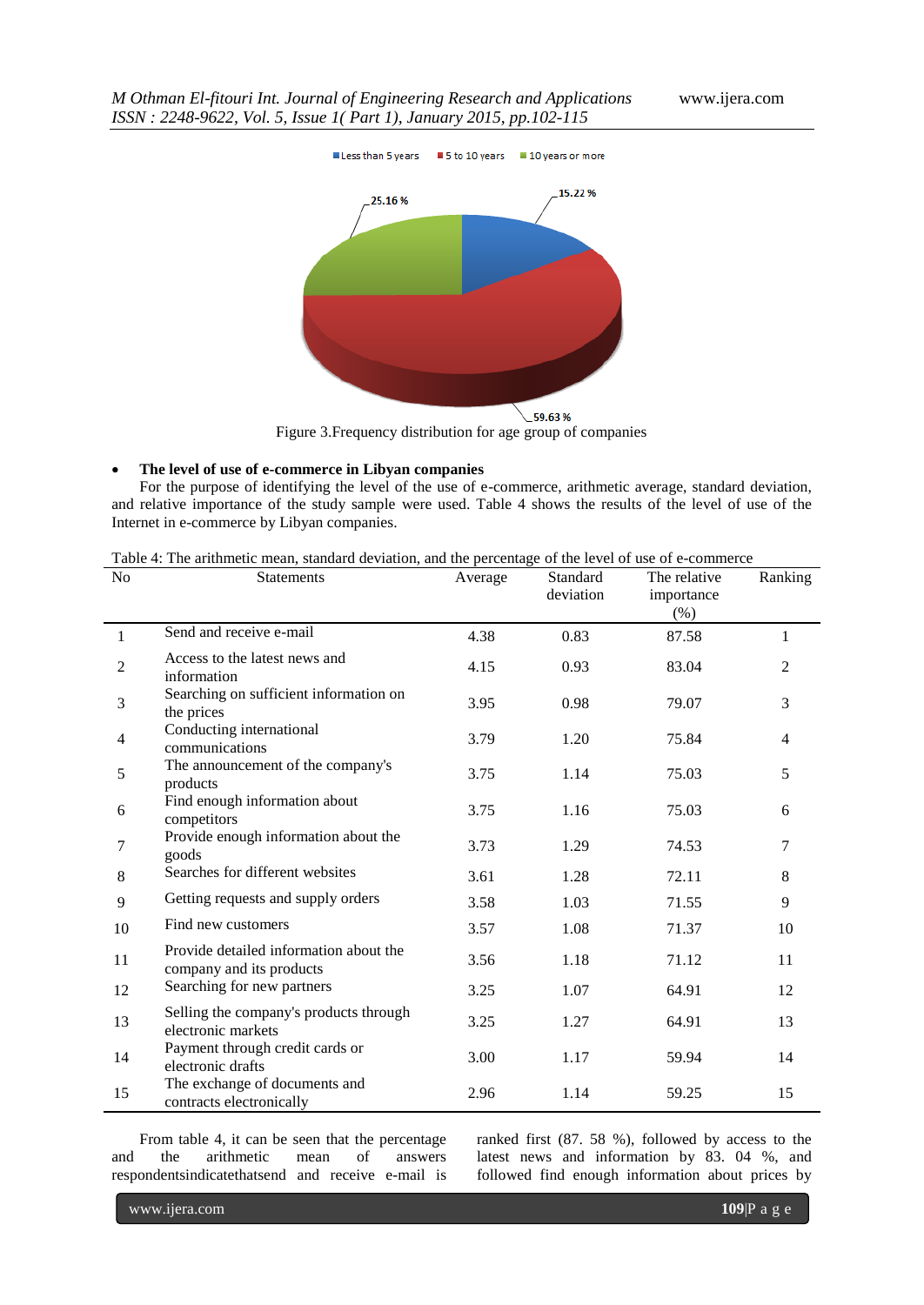79.07% and conducting international communications by 75. 84 %.It is observed from analysis that lower relative importance to exchange documents and contracts electronically ranked by 59.25% in comparisonto previous items.

Therefore, the previous results confirm that the Libyan companies practiced the e-commerce techniques only by sending and receiving e-mail and access to the latest news and information. This result is consistent with the study [26] which revealed the reality of the implementationof e-commerce in small industrial plants with small with identifying the most important factors affecting them, which indicated that more areas of e-commerce used by the study population is (sending and receiving e-mail, access to the latest news and information, search for new customers, provide detailed information about the company and its products).On the other hand, the areas of e-commerce were less used by the population of the study consisted of (attend conferences through video, advertising, search for new partners and conduct international communications). This result is consistent with the study conducted by $[22]$ , which aimsto evaluate the development of e-marketing in Yemen companies, where it reached that there are weaknesses in Yemeni

companies dealing in e-marketing and is limited to the use of e- mail to exchange information with suppliers.And this also consistent with a study conducted by [27], which focused on identifying the areas of the use of e-marketing in the Libyan oil companies, and has shown its limitations in terms ofusing of e-mail and website to view the products and data about the company activity, as well as customer contact.

From the previous result, it can be reached to achieve one of the objectives of the study which seeks to identify the level of the use of e- commerce techniques practiced by Libyan companies.

#### **8.3. Obstacles totheimplementation and use of electronic commerce in Libyan companies**

In order to identify obstacles to the implementation and use of electronic commerce, the arithmetic mean and standard deviation and relative importance of the answers of the study sample were used and Table 5 shows the results of the study sample answers of obstacles of the implementation and use of e-commerce.

Table 5 arithmetic mean and standard deviation, and the relative importance of obstacles to the implementation and use of e-commerce

| N <sub>o</sub> | <b>Statements</b>                                                                 | Average | Standard<br>deviation | The relative<br>importance<br>(% ) | Ranking       |
|----------------|-----------------------------------------------------------------------------------|---------|-----------------------|------------------------------------|---------------|
| 1              | The absence of security and confidentiality<br>of the information on the Internet | 4.19    | 0.91                  | 83.85                              | 1             |
| $\overline{2}$ | Non-habitual consumers of this kind of trade                                      | 4.16    | 1.05                  | 83.29                              | 2             |
| 3              | The absence of laws and legislation<br>regulating the electronic commerce         | 4.13    | 0.98                  | 82.67                              | 3             |
| 4              | Lack of Libyans for a Culture of use of credit<br>cards                           | 3.84    | 1.02                  | 76.89                              | 4             |
| 5              | Consumer preference for buying through<br>traditional shops                       | 3.84    | 1.20                  | 76.77                              | 5             |
| 6              | Lack of training programs on electronic<br>commerce                               | 3.84    | 1.17                  | 76.71                              | 6             |
| 7              | Low intensity of competition between<br>Libyan companies                          | 3.75    | 1.21                  | 75.09                              | 7             |
| 8              | The impact of the media in focusing on the<br>negative aspects of the Internet    | 3.74    | 1.12                  | 74.84                              | 8             |
| 9              | Scarcity of Arab sites on a network<br>information                                | 3.71    | 1.12                  | 74.16                              | 9             |
| 10             | A few number of companies used the<br>Internet in Libya commercially              | 3.70    | 1.16                  | 74.10                              | 10            |
| 11             | Low level of English for clients with e-<br>commerce                              | 3.70    | 1.09                  | 73.98                              | 11            |
| 12             | The Libyan banks are not support the e-<br>commerce                               | 3.57    | 1.17                  | 71.30                              | 12            |
| 13             | Crashes and slow the internet in Libya                                            | 3.45    | 1.20                  | 69.07                              | 13            |
| 14             | Weakness of the information infrastructure                                        | 3.37    | 1.19                  | 67.45                              | 14            |
| 15             | Scarcity of human resources needed to deal<br>with modern technology              | 3.35    | 1.20                  | 67.02                              | 15            |
| 16             | Small size of the company                                                         | 3.34    | 1.26                  | 66.77                              | 16            |
| 17             | Lack of state support to disseminate a culture                                    | 3.28    | 1.14                  | 65.65                              | 17            |
|                | www.ijera.com                                                                     |         |                       |                                    | $110 P$ a g e |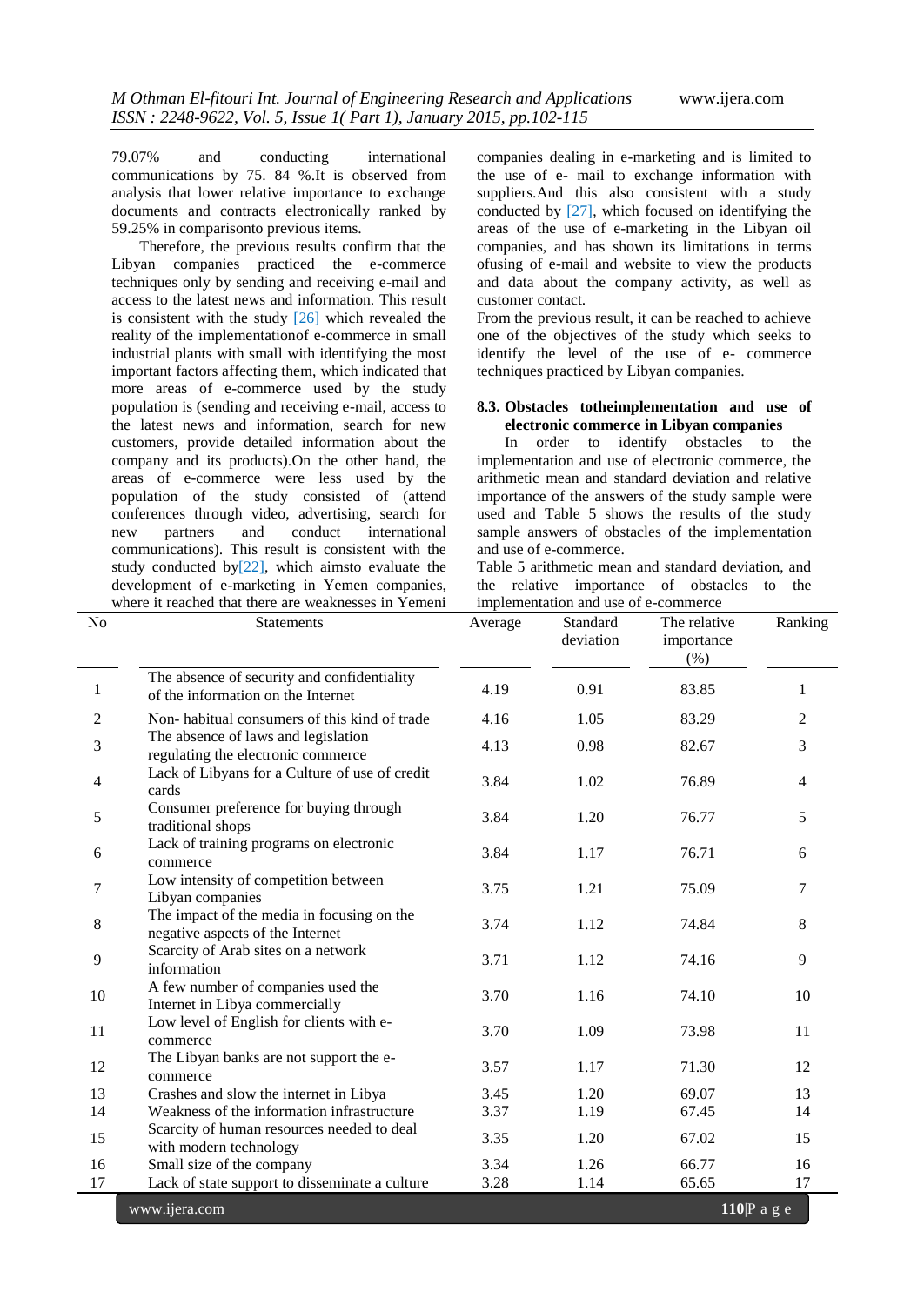| No | <b>Statements</b>                                                            | Average | Standard<br>deviation | The relative<br>importance<br>(%) | Ranking |
|----|------------------------------------------------------------------------------|---------|-----------------------|-----------------------------------|---------|
|    | of e-commerce                                                                |         |                       |                                   |         |
| 18 | E-commerce need a long time to be applied                                    | 3.02    | 1.35                  | 60.43                             | 18      |
| 19 | High costs of implementation                                                 | 2.90    | 1.30                  | 58.01                             | 19      |
| 20 | The failure of the implementation of e-<br>commerce in some of the companies | 2.80    | 1.13                  | 55.90                             | 20      |

*M Othman El-fitouri Int. Journal of Engineering Research and Applications* www.ijera.com *ISSN : 2248-9622, Vol. 5, Issue 1( Part 1), January 2015, pp.102-115*

From Table 5 it can be noted that relative percentages and the arithmetic average of the answers of respondents indicate that the absence of systems security and confidentiality of information on the Internet has the largest effect on e- commerce by 83.85%, followed by non-habitual consumer on this kind of trade by 83.29%, and then followed by The absence of laws and legislation regulating the electronic commerce, which contributesby 82.67%, and lack of Libyans for a Culture of use of credit cards by up to 76.89%. From Table 5, Is was noted that consumer preference for buying through traditional shops where it came in fifth place with 76.77%, while the lack of training programs on ecommerce have a percentage of 76.71%, as well as it can be seen from Table 5 that the decline in the relative importance of the high costs of implementation and the failure of the experience of the implementation of e-commerce in some companies have a little percentage of effect on the implementation of e-commerce compared to the other previous elements.

Through previous results, it can be noted that the result is logical, because the success of e-commerce cannot be achieved with the absence of systems security and confidentiality of information and with the absence of laws and regulations governing ecommerce. In addition to that, the success of ecommerce cannot be achieved by the lack of training programs on e-commerce and with the weakness of the information infrastructure in Libya, besides, the scarcity of human resources needed to deal with the modern technology.These results are consistent with several previous studies, where the study conducted by [28]shows that the absence of security systems and confidential information on the Internet are animportantobstacle effect on e-commerce implementation in United Arab Emirates. The results are alsoconsistentwith the study made by[29], which found that companies in developing countries are facing many challenges for the use and exploitation of e-commerce.

These results are also consistent with the study made by [30]on obstacles to the implementationof ecommerce in Libyan commercial banks. The results

of this study indicated that there are many obstacles that hinder the implementationof e-commerce in Libyan commercial banks, such as the absence of laws and legislation regulating the electronic commerce, as well as the absence of security and confidentiality of the information on the Internet and the weakness of the information infrastructure in Libya.

It is noted that there are other studies did not address the infrastructure among the factors of the success of e-commerce, including studies made by [31-33]. These studies have been done in some of the countries of Europe and America, where the development of the infrastructure in these countries, but they focused on the topics of confidence and security. However, in most of the developing countries, the infrastructure, laws, and legislation are still the main factors hindering the growth and success of e-commerce.

From the previous result, the objectives of this study can be achieved, which identify the most important obstacles facing the implementationof ecommerce (technological, legal, human, and organizational) in Libyan companies (industrial and commercial).

 From previous results, we can move to test the validity or deny of the hypothesis of the study.

### **8.4. Test the hypothesis of the study**

The hypothesis of the study states that

"**There is a statistically significant relationship between the obstacles affecting the implementationofe-commerce and the use of electronic commerce in companies (industrialcommercial) in Libya**".

To test this hypothesis, simple linear correlation coefficient (Pearson) was used in order to determine the level of the relationship between the obstacles affecting the implementationof e-commerce and the use of e- commerce in the industrial and commercial companies in Libya, as can be seen from Table 6.

Table 6: the relationship between the obstacles affecting the implementationof e-commerce and the level of use of e-commerce

| No | Statements relating to the level use of e-commerce | Pearson     | Significant            |
|----|----------------------------------------------------|-------------|------------------------|
|    |                                                    | Correlation |                        |
|    | Payment through credit cards or electronic drafts  | 0.396       | $*$ $(0.000)$          |
|    | Searches for different websites                    | 0.367       | $*$ $(0.000)$          |
|    | www.ijera.com                                      |             | 111 $\mathbb{P}$ a g e |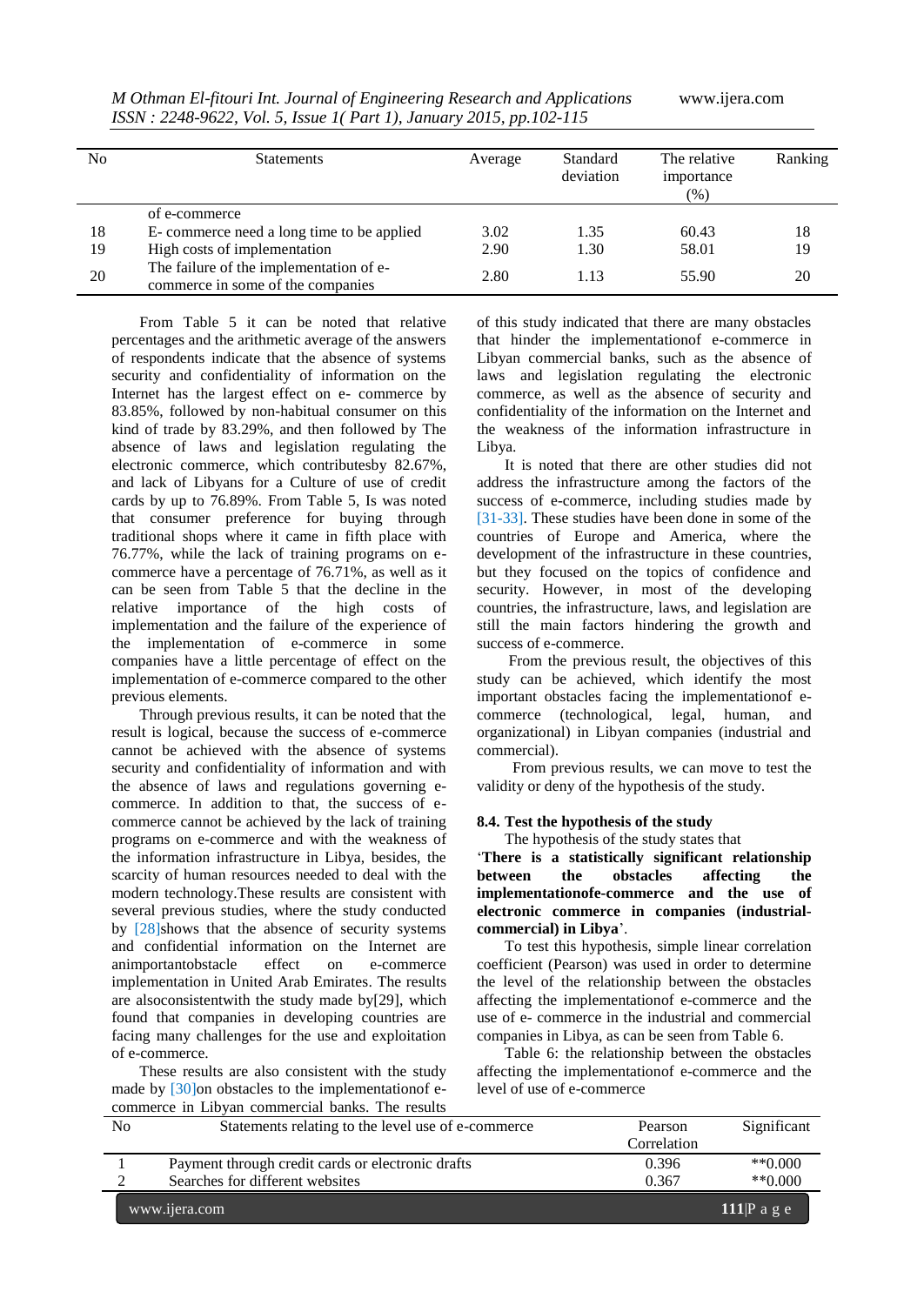*M Othman El-fitouri Int. Journal of Engineering Research and Applications* www.ijera.com *ISSN : 2248-9622, Vol. 5, Issue 1( Part 1), January 2015, pp.102-115*

| N <sub>0</sub> | Statements relating to the level use of e-commerce              | Pearson     | Significant          |
|----------------|-----------------------------------------------------------------|-------------|----------------------|
|                |                                                                 | Correlation |                      |
| 3              | Provide detailed information about the company and its products | 0.354       | $*$ *0.000           |
| 4              | Selling the company products through the site or through        | 0.340       | $*$ *0.000           |
|                | electronic markets                                              |             |                      |
| 5              | Provide enough information about the goods                      | 0.258       | $*$ *0.000           |
| 6              | Conduct international communications                            | 0.249       | $*$ <sup>0.000</sup> |
|                | The exchange of documents and contracts electronically          | 0.246       | $*$ $(0.000)$        |
| 8              | Find enough information about competitors                       | 0.200       | $*$ *0.000           |
| 9              | The announcement of the company's products                      | 0.133       | $*0.017$             |
| 10             | Access to the latest news and information                       | 0.126       | $*0.023$             |
| 11             | Send and receive e-mail                                         | 0.123       | $*0.027$             |
| 12             | Searching for new partners                                      | 0.088       | 0.116                |
| 13             | Searching on sufficient information on the prices               | 0.073       | 0.189                |
| 14             | Find new customers                                              | $-0.018$    | 0.751                |
| 15             | Getting requests and supply orders                              | $-0.092$    | 0.099                |
| 16             | The level of use of e-commerce                                  | 0.463       | $*$ *0.000           |

\*\* Level of significance  $= 0.01$ 

 $*$  The level of significance = 0.05

Table (6) the results of the analysis of the relationship between the obstacles affecting the implementationof e-commerce and the use of ecommerce in industrial and commercial companies in Libya. The analysis shows that payment through credit cards or electronic drafts come in first place, while searching for different websites come in second place, and providing detailed information about the company and its products come in third place.As well as, simple linear correlation coefficient was also used to identify the level of the relationship between the variables in terms of the degree of influence at the level of significance ( $\alpha = 0.05$ ) or ( $\alpha = 0.01$ ). The results indicated that there is a very high correlation  $(\alpha = 0.01)$  between the obstacles affecting the implementationof e-commerce and the use of ecommerce, according to the following terms.

- 1. Payment through credit cards or electronic drafts.
- 2. Searches for different websites.
- 3. Provide detailed information about the company and its products.
- 4. Sell the company's products through the site or through electronic markets.
- 5. Provide enough information about the goods.
- 6. Conduct international communications
- 7. The exchange of documents and contracts electronically.
- 8. Find enough information about competitors

The results also pointed out that there is a high correlation( $\alpha = 0.05$ )between the obstacles affecting the implementation of e- commerce and the use of ecommerce, according to the following terms:

- 1. The announcement of the company's products
- 2. Access to the latest news and information
- 3. Send and receive e-mail

The results also indicated that there is no relationship between obstacles affecting the implementationof e-commerce and the use of ecommerce, for the remaining terms.

Based on the above discussion, the hypothesis of the study can be accepted, which states that 'There is a statistically significant relationship between the obstacles affecting the implementationof e-commerce and the use of e- commerce in the industrial and commercial companies in Libya'.

The analysis results indicated that there is a very high correlation ( $\alpha$  =0.01) between the obstacles affecting the implementationof e-commerce and the use of e- commerce, according to the following terms.

- 4. Payment through credit cards or electronic drafts.
- 5. Searches for different websites.
- 6. Provide detailed information about the company and its products.
- 7. Sell the company's products through the site or through electronic markets.
- 8. Provide enough information about the goods.
- 9. Conduct international communications
- 10. The exchange of documents and contracts electronically.
- 11. Find enough information about competitors

The analysis results also indicated that there is a high correlation ( $\alpha$  =0. 05), according to the following terms:

- 1. The announcement of the company's products
- 2. Access to the latest news and information
- 3. Send and receive e-mail

From previous results, it is clearthat the obstacles have a very high correlation and influential role in the level of use of e-commerce and the evidence for that is indicated by the results of the field study at two levels ( $\alpha$  = 0.01) and ( $\alpha$  = 0.05) or most of the terms. The remaining terms have no effect on the level of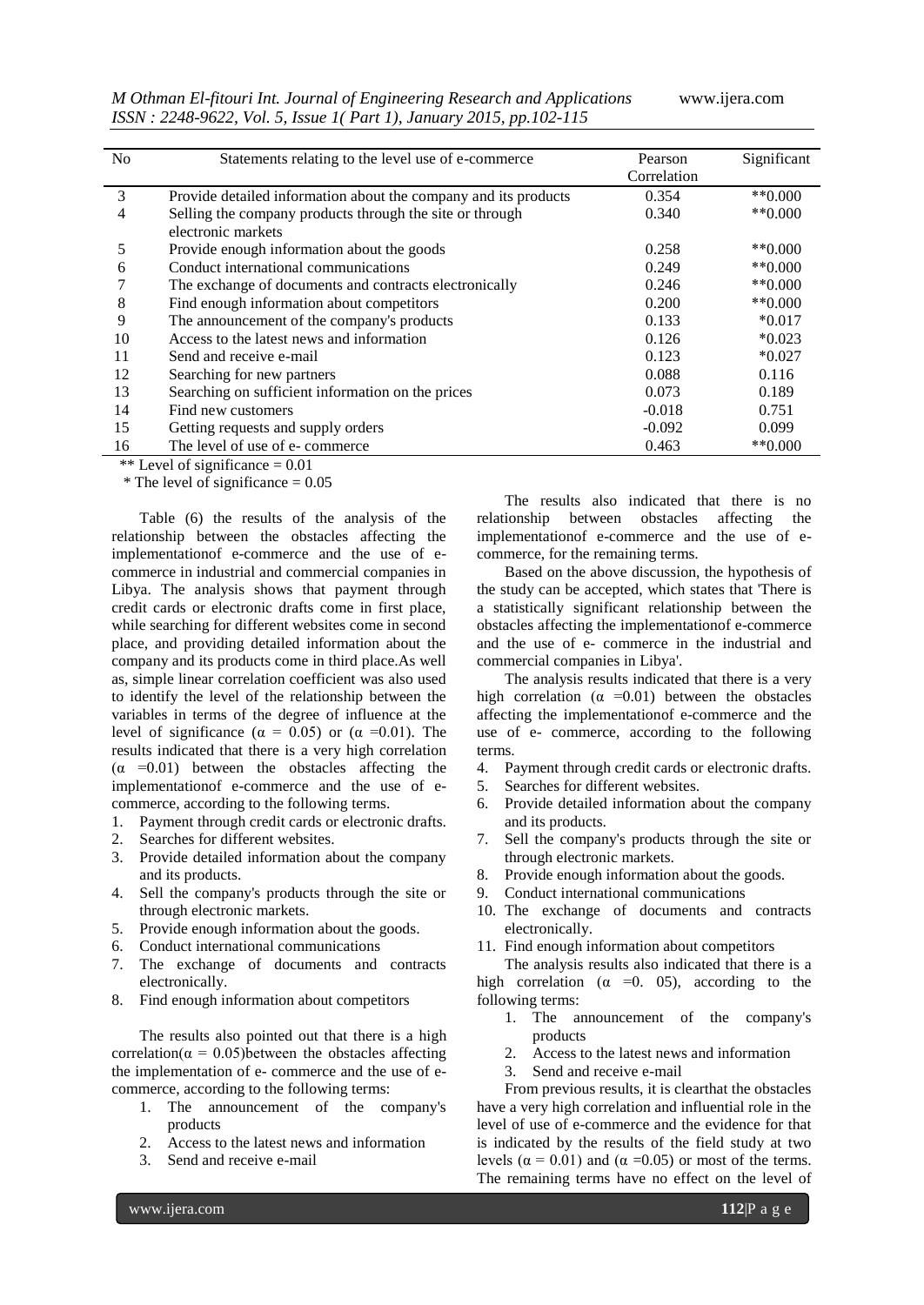use of e-commerce. They have counterproductive in other obstacles. The study found that whenever the Libyan companies were able to overcome the difficulties and impediments to the implementationof e-commerce, the greater the level of use of ecommerce in these companies and vice versa.

This result is logical and consistent with many previous studies such as [33], which revealed the effect of the level of confidence in the use of ecommerce, and the presence of a significant correlation between the confidence and the level of use of e-commerce. This study also consistent with a study made by [34], which indicated its results to link of the obstacles facing the institutions of the role of the publishing and distribution of Arab, and which prevent the implementation of e-commerce. In addition to that, this study also consistent with a study made by [27], which pointed out that the correlation coefficient in its results to a positive correlation between the variable of confidence and security, and the use of e-marketing, the greater the degree of confidence in electronic dealing, whenever led to greater use of e-marketing.

This study also consistent with a study conducted by [30] which focused on the identification of the reality of the implementationof e-commerce and to identify the main obstacles to the implementationof e-commerce in the Libyan commercial banks. The most important results of the study indicated that there is a need to accelerate the implementationof e-commerce to take advantage of the benefits that can be achieved if applied, and the emphasis on the need for many of the ingredients (requirements), and increase the attention of the implementationof e-commerce in the Libyan commercial banks in order to increase the level of use of e- commerce in the Libyan commercial banks.

### **IX. Contributions of the study**

The present study supports the knowledge in ecommerce as the theoretical contribution to disclose the relationship between the obstacles of the implementationof e-commerce and the levels of use of e- commerce,whereas, the contribution in terms of management represented in clarifying the elements of the implementationof e-commerce in industrial and commercial companies where:

- 1. The results showed that the marketing of products which represents the marketing through personal selling is the most widely used, followed by marketing through exhibitions, and then followed by television marketing in the third place. And the results showed that low use of e-marketing in the marketing of the products from the companies with commercial and industrial activities.
- 2. With regard to the obstacles facing the study sample and the optimum implementationof e-

commerce, the study presented firstly, the absence of security systems and confidential information on the Internet. Secondly, lack of familiarity with the consumer this type of trade exchange. Thirdly, the absence of laws and legislation of e-commerce. Next, lack of Libyans for a Culture of credit cards. Fifthly, the consumer is preference for buying through the traditional stores or shops. Sixthly, lack of training programs for e-commerce. In addition to the high cost of communications and slow internet networks as well as the shortcomings of the qualification of human cadres, including serves the goal of growth of e-commerce.

### **X. Concluding remarks**

Based on the results of this study, this study suggests some recommendations, which contributes at least partially overcome the problems and obstacles that prevent the implementationof ecommerce effectively in various types of Libyan companies. It will also help official bodies in the development of strategies and projects leading to the spread of information and communication technology in Libya, the most prominent of these Libyan recommendations and proposals as follows:

- 1. Development of appropriate legislation to the requirements of e-commerce locally and internationally,andelectronic security and safety when using electronic shopping.
- 2. Create a climate that aims to disseminate the concept, importance, and advantages of ecommerce, and increasing the consumer confidence and seek to literacy and increasing the technical scientific conferences and symposia.
- 3. Working on the lifting of the communications infrastructure level and improve its level of efficiency and development of infrastructure technological advancement means of communications and software industry and facilitating the conditions of participation in the international information network, and the lifting of the scientific and technical competence of the staff.
- 4. Communications and Web design companies must reduce the cost for enterprises used ecommerce so that they can develop their potential.
- 5. In order to reach the largest amount of users must, Arabic language must be added to the localize foreign websites on the international information network (Internet) in order to use the network on a large scale, which facilitates the growth of e-marketing process and the subsequent services.
- 6. Encourage and stimulate the banking sector to enter the field of e-banking services to facilitate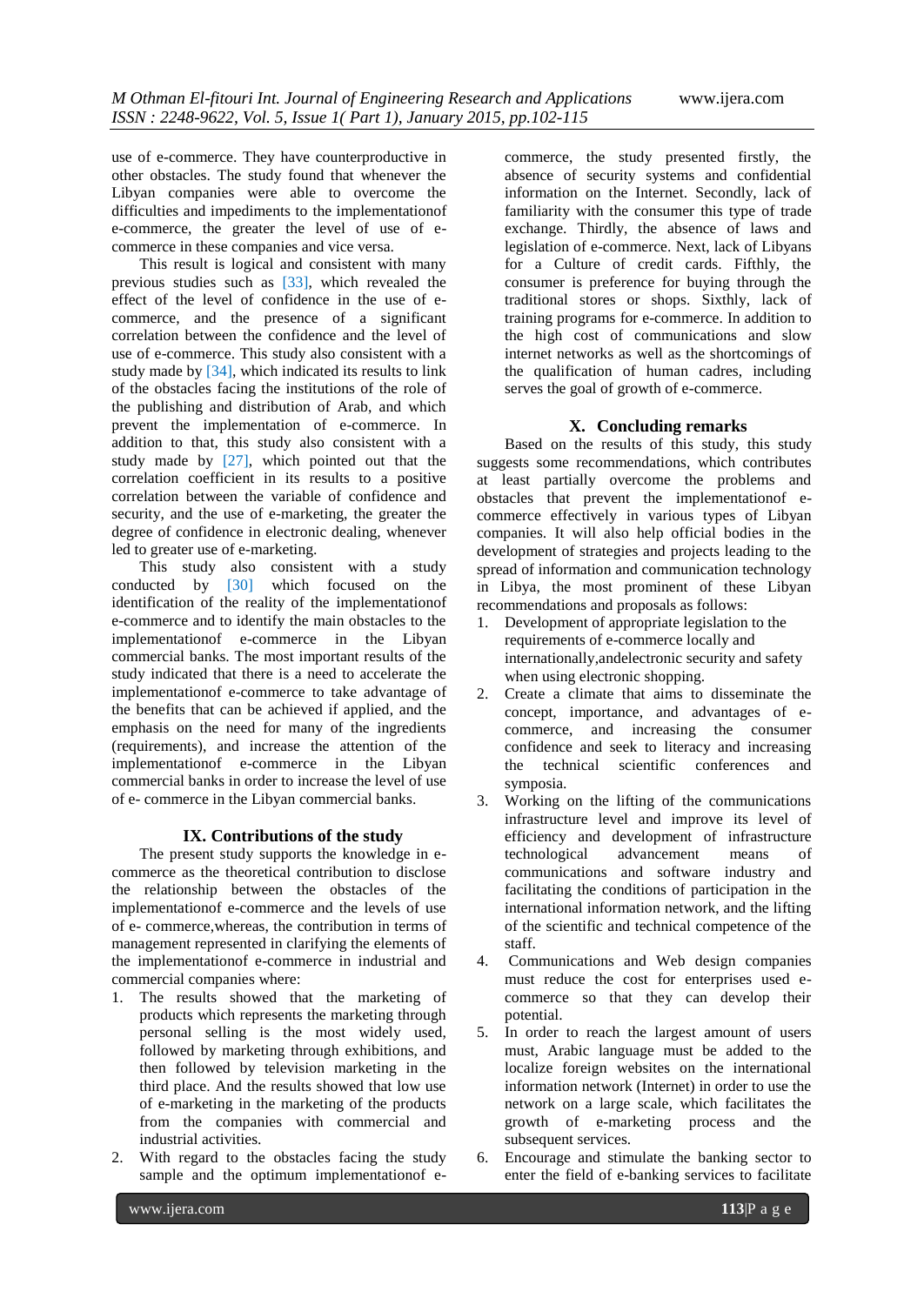electronic payment operations and simplifying banking procedures associated with the bank.

- 7. The need to work on the establishment of a body to stimulate e-commerce aims to conduct surveys and studies to determine the needs of the companies relating to e-commerce and the issuance of periodic bulletins to promote ecommerce, so that it must be interested with all the latest developments in the area of electronic transactions and promotion incentives and providing the subsidies for small and mediumsized enterprises to practice e-commerce.
- 8. The Parties dealing with e-commerce should be directed towards starting small business transactions in order to increase confidence among customers and dealers and reduce the level of risk, so that the size of those transactions can be increased gradually commensurate with the degree gain confidence.
- 9. Development of the curriculums for all stages to keep up with the age of information and international information network (Internet) in the field of education and the creation of virtual universities and research centers in accordance with the plan meet the needs of the electronic market.
- 10. Organizations that rely on e-marketing in Libya must take into consideration the social customs and traditions for the consumer, when the target community is conservative community.

#### **References**

- [1] H Hamid, E-commerce in the tourism beauty, publisher, Cairo, Arab Republic of Egypt, 2003.
- [2] Efraim T, Jae L, David K, Michael CH. Electronic Commerce: a managerial perspective. Electronic Payment, 2006; 13.
- [3] Ellis-Chadwick F, Mayer R, Johnston K, Chaffey D. Internet marketing: strategy, implementation and practice: Pearson Education, 2009.
- [4] A.F, Musa, Information technology and its role in traditional and online marketing, *Etrak for printing and publishing*, Cairo, Arab Republic of Egypt, 2007.
- [5] Kotler P, Armstrong G. Principles of Marketing 15th Global Edition: Pearson, 2013.
- [6] R, Radwan, The world of e-commerce, the Arab Organization for Administrative Development, Cairo, Arab Republic of Egypt, 1999.
- [7] A.H. Bassiouni. Abdul, K. Abdul, Bassiouni, *E-commerce*, House of scientific books for publication and distribution, Cairo, Arab Republic of Egypt, 2003.
- [8] M Serafi, *E-commerce*, a series of administrative knowledge books, International Foundation for publication and distribution, Alexandria, Egypt, 2005.
- [9] A Ibrahim, Commerce and e-business, *Which Computer Services,* Alexandria, (n.d).
- [10] M.I, Mansour, The impact of e-commerce design accounting information systems (Proposed Framework), Alexandria University conference, The first volume, 2002.
- [11] W Akram, E-commerce faster road to success and wealth, Library Ibn-Sina*,* Cairo, Arab Republic of Egypt, 2004.
- [12] A Ali, O, *Advanced Studies in Marketing*, University House, Cairo, Arab Republic of Egypt 2007.
- [13] R Mohammed, E-commerce in the Palestinian commercial establishments: Reality and Challenges", *Journal of the Arab future*, the Center for Arab Unity Studies, No. (400), the thirty-fifth year, June, 2012.
- [14] A Murad, *E-commerce and buying and selling on the internet*, Alexandria, Egypt.
- [15] M, Saied, *E-commerce technology*, modern offset printing press, Cairo, 2003.
- [16] S.Ahmed, K, *An analytical study of the problems of a review of facilities that are transactions through e-commerce*, unpublished Master Thesis, University of Cairo, Faculty of Commerce 2006.
- [17] S Hamza, The entrance to e-commerce, Khartoum, Sudan, 2004.
- [18] A AbuBakr, The customs and tax treatment of transactions carried out through local and international e-commerce, The scientific journal of the Faculty of Commerce, Al-Azhar University, 2004, 11-73.
- [19] A.H, Khairuddin, *Marketing concepts and strategies*, library Ain Shams, Cairo, 2003.
- [20] S.Y, Ghalib. Bashir, A, Relational, ebusiness, *Dar curriculum for publication and distribution*, Amman, Jordan, 2006.
- [21] M Ahmed, The difficulties facing the Arab e-commerce from the perspective of the owners of the Arab electronic stores, *Journal of King Saud University of Management Sciences*, the second edition, 193-371, 2002.
- [22] K.M, Alcaldy, *Calendar-mail marketing companies in the Yemeni development*, unpublished PhD thesis, College of Graduate Studies, Sudan University of Science and Technology, Khartoum, Sudan 2007.
- [23] M.O, Faitouri, the elements and constraints of e-government, Arab and international